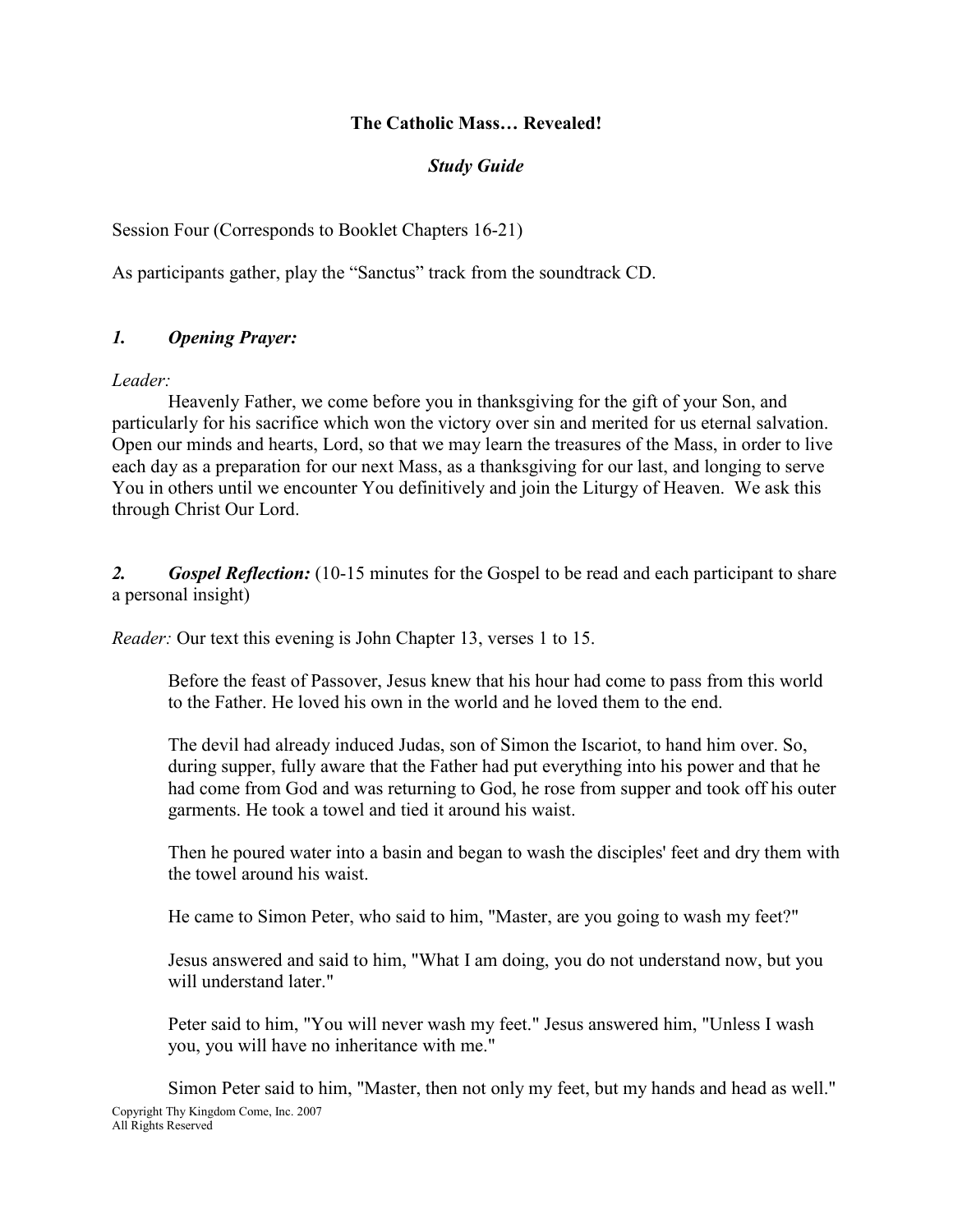Jesus said to him, "Whoever has bathed has no need except to have his feet washed, for he is clean all over; so you are clean, but not all."

For he knew who would betray him; for this reason, he said, "Not all of you are clean."

So when he had washed their feet (and) put his garments back on and reclined at table again, he said to them, "Do you realize what I have done for you? You call me 'teacher' and 'master,' and rightly so, for indeed I am. If I, therefore, the master and teacher, have washed your feet, you ought to wash one another's feet. I have given you a model to follow, so that as I have done for you, you should also do."

Some points for reflection/discussion: Leader acts as a guide

- John's Gospel was written after the others. It does not include the institution of the Eucharist in its narration of the Last Supper, for John knew that his readers would take it for granted. He instead points out other things, Christ's words and actions during that Last Supper, to teach us what our fundamental attitudes should be at the Eucharistic table.
- Christ removes his garments and assumes the dress and task of a slave. He has taken off the garment of his divine glory in order to wash our feet from the soil of sin. This is what He is doing at every Mass as well. We have been through the Penitential Rite, and now prepare to offer ourselves to the Father with Jesus.
- Christ specifically makes the apostles realize that He has given them example. This attitude of selfless service is the proper attitude of one who wishes to participate in the table of Christ's offering.

# 3. Audiovisual Presentation Play the DVD Chapters 12,14,15 and 16

#### A. The Liturgy of the Eucharist – 10 Minutes

- As members of Christ's family, we can participate in his sacrifice. Do I realize that those not fully initiated into the Faith used to be dismissed at this part of the Mass? Do I take for granted that I am allowed to witness such a miracle as the Liturgy of the Eucharist?
- We are privileged to see the very words and actions of Christ at the Last Supper represented before us. This structure of the Liturgy of the Eucharist is beautifully explained in the General Instruction:

At the Last Supper Christ instituted the Paschal Sacrifice and banquet by which the Sacrifice of the Cross is continuously made present in the Church whenever the priest, representing Christ the Lord, carries out what the Lord himself did and handed over to his disciples to be done in his memory.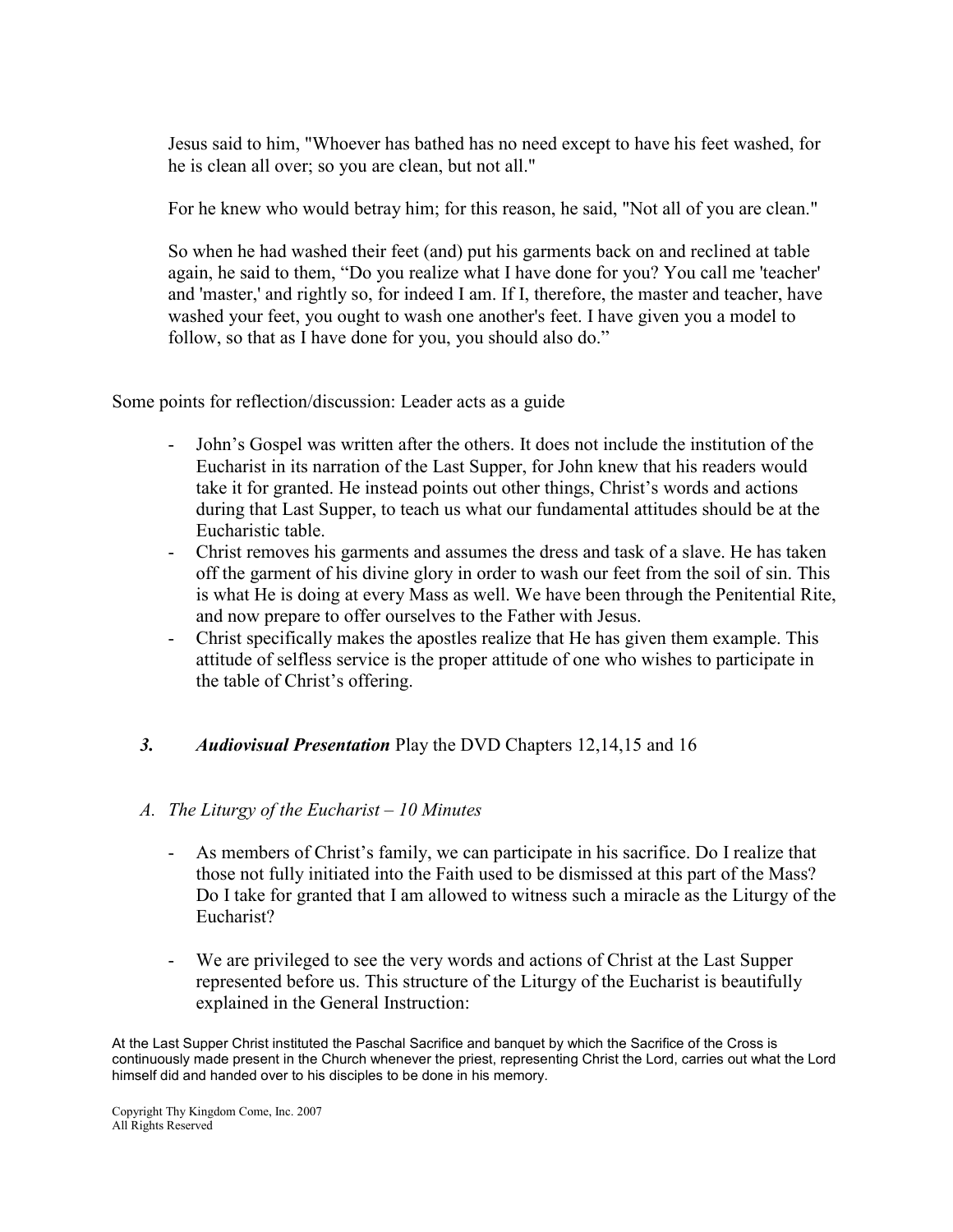For Christ took the bread and the chalice and gave thanks; he broke the bread and gave it to his disciples, saying, "Take, eat, and drink: this is my Body; this is the cup of my Blood. Do this in memory of me." Accordingly, the Church has arranged the entire celebration of the Liturgy of the Eucharist in parts corresponding to precisely these words and actions of Christ:

- 1. At the Preparation of the Gifts, the bread and the wine with water are brought to the altar, the same elements that Christ took into his hands.
- 2. In the Eucharistic Prayer, thanks is given to God for the whole work of salvation, and the offerings become the Body and Blood of Christ.
- 3. Through the fraction and through Communion, the faithful, though they are many, receive from the one bread the Lord's Body and from the one chalice the Lord's Blood in the same way the Apostles received them from Christ's own hands." (GIRM, n. 69)
- B. The Preparation of the Gifts 10 Minutes
	- What is meant by the expression "admirable exchange" used by the Fathers of the Church ? Have I ever had this experience, of giving something to God and receiving something wonderful and disproportionate in return?
	- Am I aware that the gifts are *our* gifts, that I am somehow present in the offertory?
	- Do I recall that even my labors throughout the week are present at Mass, since the tithe offering I contribute is placed before God in the Offertory? We all together contribute so that God's work can continue in our parish. The most important "work" we do together is the worship of God "in spirit and in truth", honoring Him the way He has revealed He wished to be honored. All other charitable work we do as a parish stems from the Eucharist and brings us back to be nourished with the bread of life.
	- The prayers at this point also teach us a special lesson: God wants our collaboration in his work. He gives us natural gifts ("which earth has given" / "fruit of the vine") but they require "work of human hands" in order to become offerings for God, who will then transform them into "our spiritual food / drink." Wheat stalks and grapes will not do. The offerings must be the result of nature and man's handiwork.
	- Even though man has to work and toil as a result of the Fall, earning his bread from the sweat of his brow, God now takes that effort and transforms it! Anytime we are tired with work and toil, we can remember the Mass and unite it to Christ's offering. Putting our contribution in the basket is a moment of thanksgiving to God who allows us, at whatever hour, to work in his vineyard!

# C. The Prayer over the Gifts  $-10$  Minutes

- This short prayer is often overlooked at Mass. Do I realize that it is a prayer, like the Collect and the Prayer after Communion, that varies each Sunday?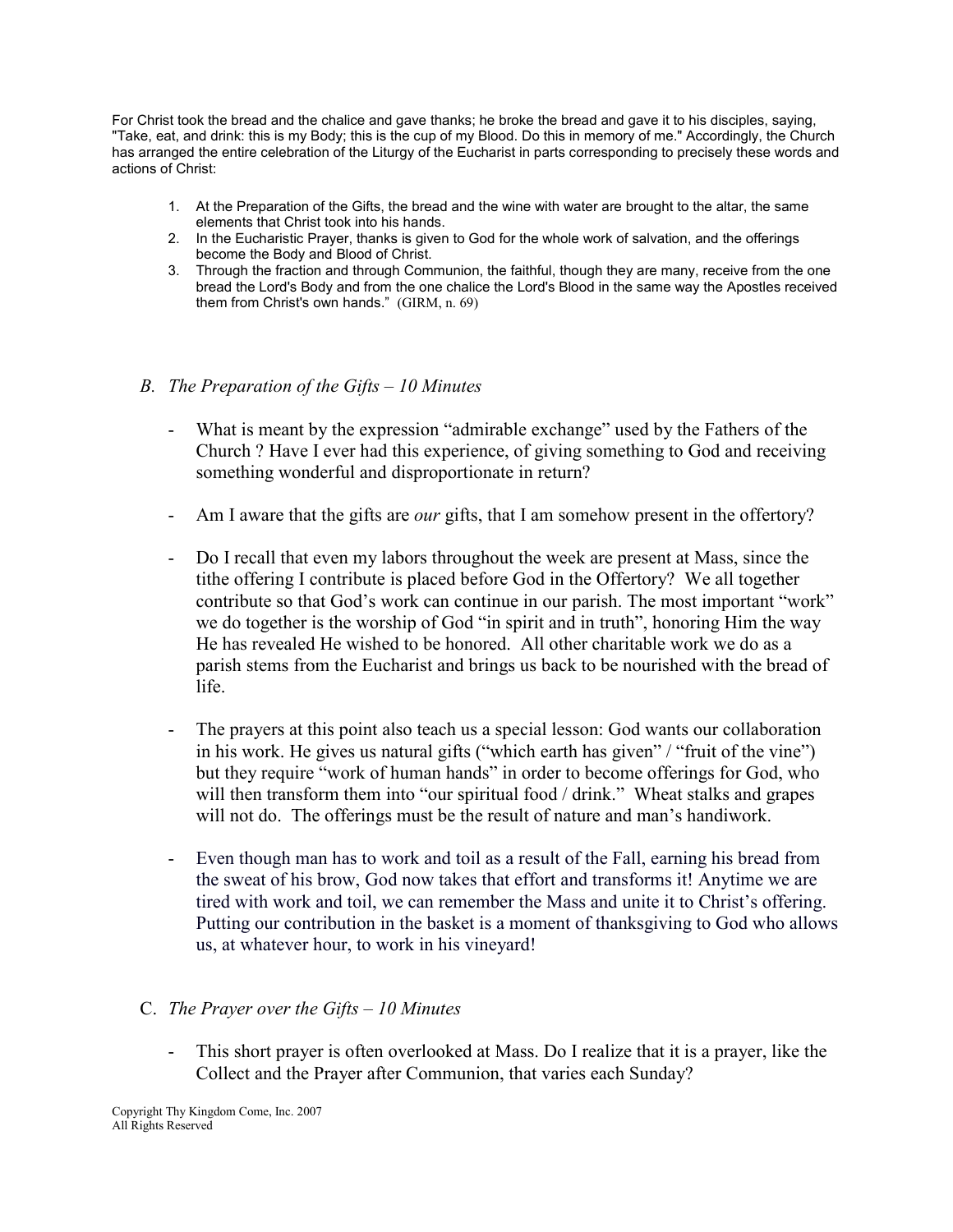- We have already reflected that we profit more from our time with God when we have the right dispositions. In this prayer, we pray to be worthy of the offering we are about to make. Christ offers Himself to the Father and bids us participate. We must pray to lead a life worthy of having this awesome opportunity!
- Do I say grace before meals at home? Do I need to renew that family tradition? We pray that our food benefit us and be for our good, even as we thank God for it. This is what we do in the Prayer over the Gifts.

# D. The Eucharistic Prayer – Preface – 10 Minutes

- We are approaching the central act of the Mass as a sacrifice. The General Instruction breaks up the Eucharistic Prayer into nine sections. Each text of the prayer (the four most common ones and others which may be used) includes these sections, though in varying length.
- The Preface includes new invocations by the priest. Do I respond to them with renewed faith? Do I internally "lift up my heart"?
- Most of the prefaces contain a reference to the liturgy of heaven.<sup>1</sup> Am I aware that at Mass, I am united to the angels in heaven who sing praise to God and gaze upon the true Lamb of God, sacrificed for me?

# E. The Eucharistic Prayer – Acclamation – 10 Minutes

- Isaiah has a vision of God's throne, the same reality we contemplate with faith as we approach God the father to make our offering. The hymn we sing echoes the angels' hymn. (What other hymn at Mass echoes an angelic hymn? the *Gloria*) Do I believe in angels and their action in my life?
- The Catechism has this to say about angels in the life of the Church:

334 In the meantime, the whole life of the Church benefits from the mysterious and powerful help of angels.

335 In her liturgy, the Church joins with the angels to adore the thrice-holy God. She invokes their assistance (in the funeral liturgy's In Paradisum deducant te angeli. . .["May the angels lead you into Paradise. . ."]). Moreover, in the "Cherubic Hymn" of the Byzantine Liturgy, she celebrates the memory of certain angels more particularly (St. Michael, St. Gabriel, St. Raphael, and the guardian angels).

<sup>-</sup><sup>1</sup> For an explanation of the Mass as the Liturgy of Heaven, following the Book of Revelation, see Scott Hahn's The Lambs Supper.